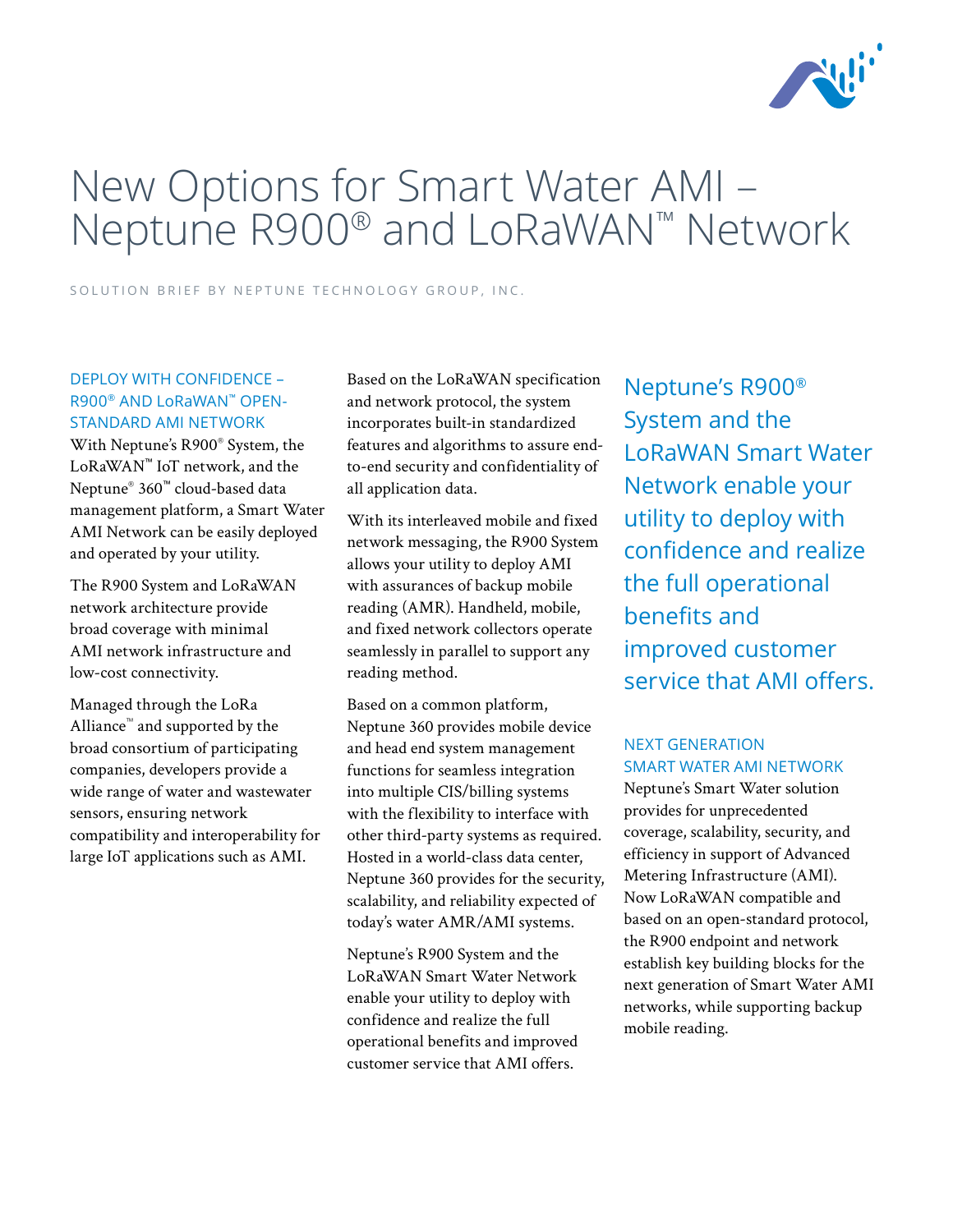### COMPREHENSIVE AMI SOLUTION

The R900® endpoint combined with the LoRaWAN network and Neptune's cloud-based data management platform, Neptune 360, provide key benefits in improved operational efficiencies, enhanced customer service, and distribution system optimization. Share and leverage actionable data captured by Neptune 360, empowering collaboration across your utility to manage Key Performance Indicators (KPIs) for billing, meter services and AMI network performance.

# NEPTUNE R900® ENDPOINTS

The Neptune R900 endpoint is designed and engineered to be ready and operational "out of the box." Shipped from the factory, the R900 endpoint is active and transmitting at predetermined intervals for operation on a LoRaWAN compatible AMI network, providing meter data as well as backup mobile AMR support without the need for any field



#### AMI NETWORK ARCHITECTURE

The LoRaWAN network is ideally suited for Smart Water AMI networks. R900 endpoints communicate to the R900® IoT Gateways through full duplex operation, making all receive and transmit channels available simultaneously, providing maximum data throughput. The two-way communications provide hourly timesynchronized meter readings and alarms to the Neptune 360 head-end data management platform.

The R900 IoT Gateway is highly scalable, providing superior performance and reliability for the deployment of Smart Water AMI networks. The R900® IoT Gateway provides extensive scalability in a compact enclosure and supports millions of messages daily.

The R900 IoT Gateway is designed for the harshest of environmental conditions and can be installed in a variety of ways, including roof mount, tower mount and wall mount, providing broad flexibility for Gateway placement.

*Neptune R900 endpoint*



*Neptune IoT Gateway*